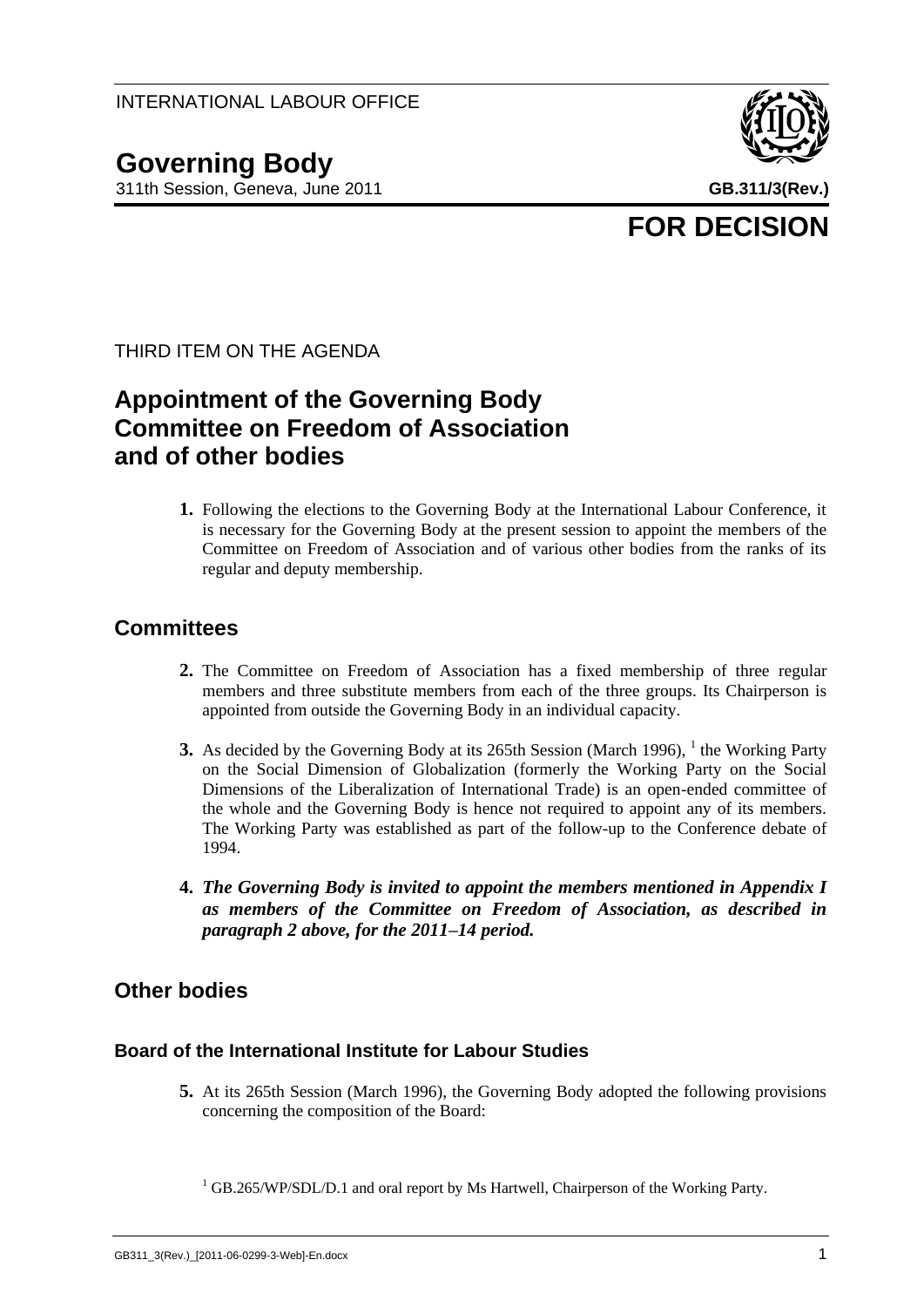#### *Article II*

#### *The Board of the Institute*

- 1. There shall be a Board of the Institute which shall consist of:
- (a) the Director-General of the International Labour Office, who shall be Chairman of the Board;
- (b) twelve members to be appointed by the Governing Body from among its own members, four from each of the three groups, for terms of up to three years concurrently with their membership of the Governing Body.

2. The Board may appoint an Executive Committee from among its members and empower this Committee to transact certain business on behalf of the Board. The Executive Committee shall consist of four members, one appointed from each group and the Director-General of the International Labour Office, who shall be Chairman of the Executive Committee and convene it as required.

3. The Secretary-General of the United Nations and the Director-General of the United Nations Educational, Scientific and Cultural Organization shall be invited to appoint representatives to express their views and to participate, without vote, in the deliberations of the Board. The Conseiller d'Etat in charge of the Département de l'Instruction Publique of the Republic and Canton of Geneva shall also be invited to participate, without vote in the deliberations of the Board.

4. The Board of the Institute shall in principle meet once a year during the autumn session of the Governing Body; it shall be convened by the Director-General of the International Labour Office.

#### **6.** *The Governing Body is invited to appoint 12 of its members, four from each of the three groups, as members of the Board of the International Institute for Labour Studies for a period of three years (see Appendix II).*

#### **Board of the International Training Centre of the ILO, Turin**

**7.** Article III, paragraph 2 of the Statute of the International Training Centre of the ILO, Turin states:

The Board shall consist of

- …
- (c) twenty-four members appointed by the Governing Body of the International Labour Office from amongst its own members; 12 from the Government group, including six from among the representatives of the ten Members of the International Labour Organization of chief industrial importance; six from the Employers' group; and six from the Workers' group. These members shall be appointed for terms of three years unless their membership of the Governing Body of the International Labour Office ends sooner;

…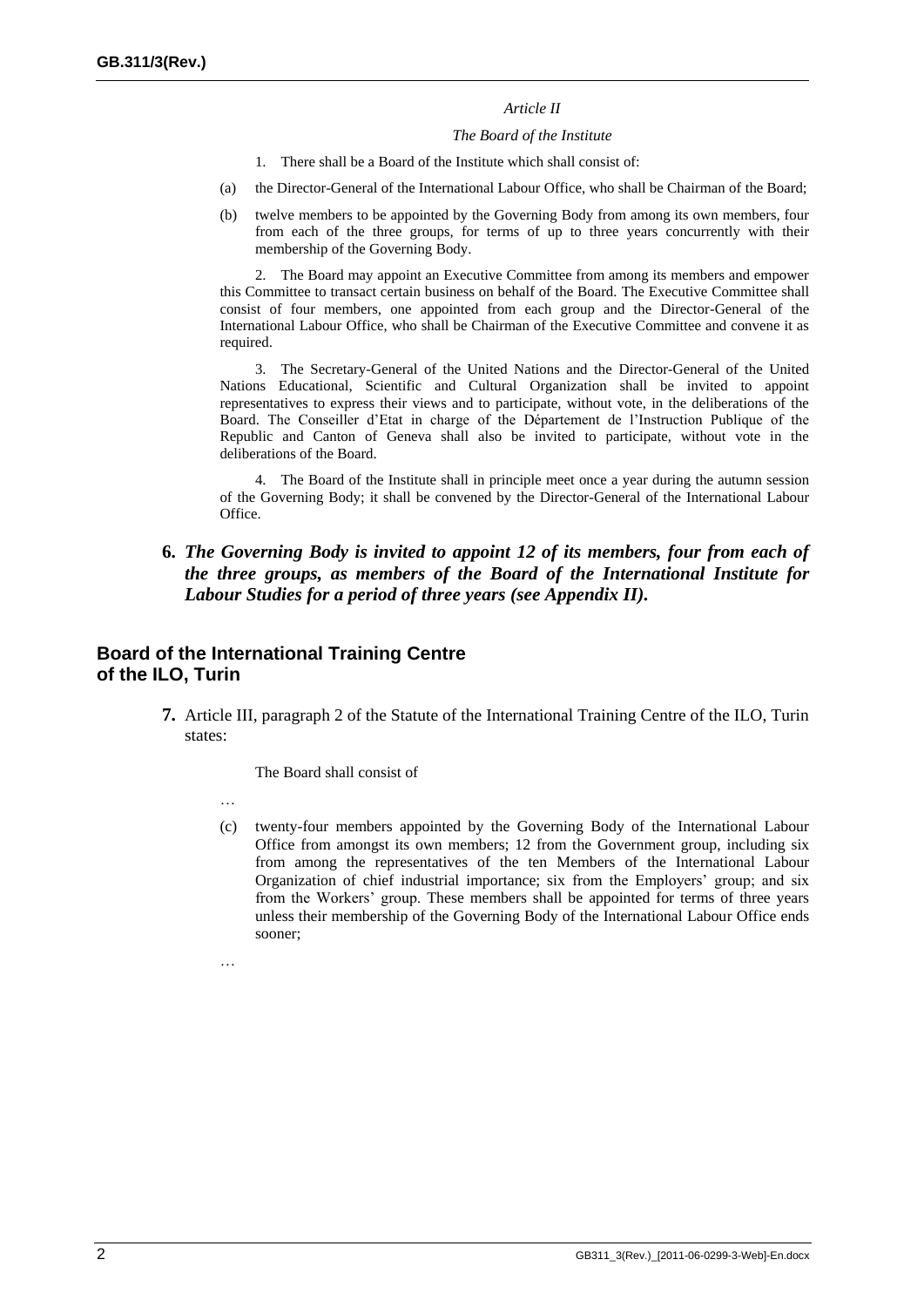**8.** *The Governing Body is invited to appoint 24 of its members – 12 from the Government group (including six from among the representatives of the ten Members of the International Labour Organization of chief industrial importance) and six from each of the other two groups – as members of the Board of the International Training Centre of the ILO, Turin, for a period of three years (see Appendix III).*

Geneva, 17 June 2011

*Points for decision:* Paragraph 4 Paragraph 6 Paragraph 8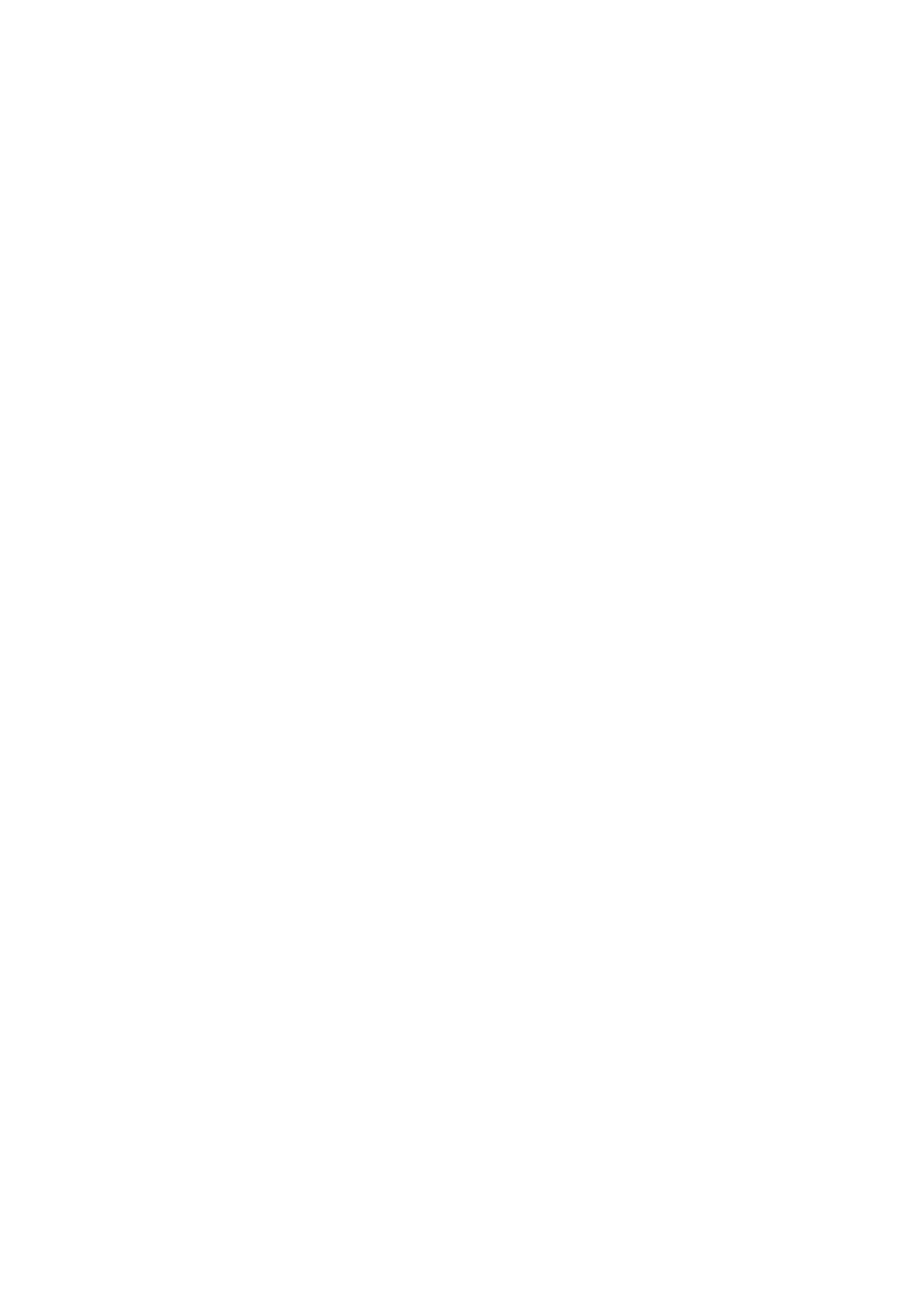# **Appendix I**

### **Committee on Freedom of Association**

#### *Government members*

Regular or substitute members

Australia Botswana Denmark Japan Kenya Mexico

#### *Employer members*

#### Regular members

Mr Peter Anderson (Australia) Mr Jorge de Regil (Mexico) Mr Jørgen Rønnest (Denmark)

### Substitute members

Mr Alberto Echavarría (Colombia) Mr Chris Syder (United Kingdom) Ms Jacqueline Mugo (Kenya)

### *Worker members*

Regular members

Mr Y. Veyrier (France) (spokeperson)

Ms S. Fox (United States)

Ms T.L. Sundnes (Norway)

#### Substitute members

Mr G. Martinez (Argentina) Ms Binda Pandey (Nepal) Mr K. Asamoah (Ghana)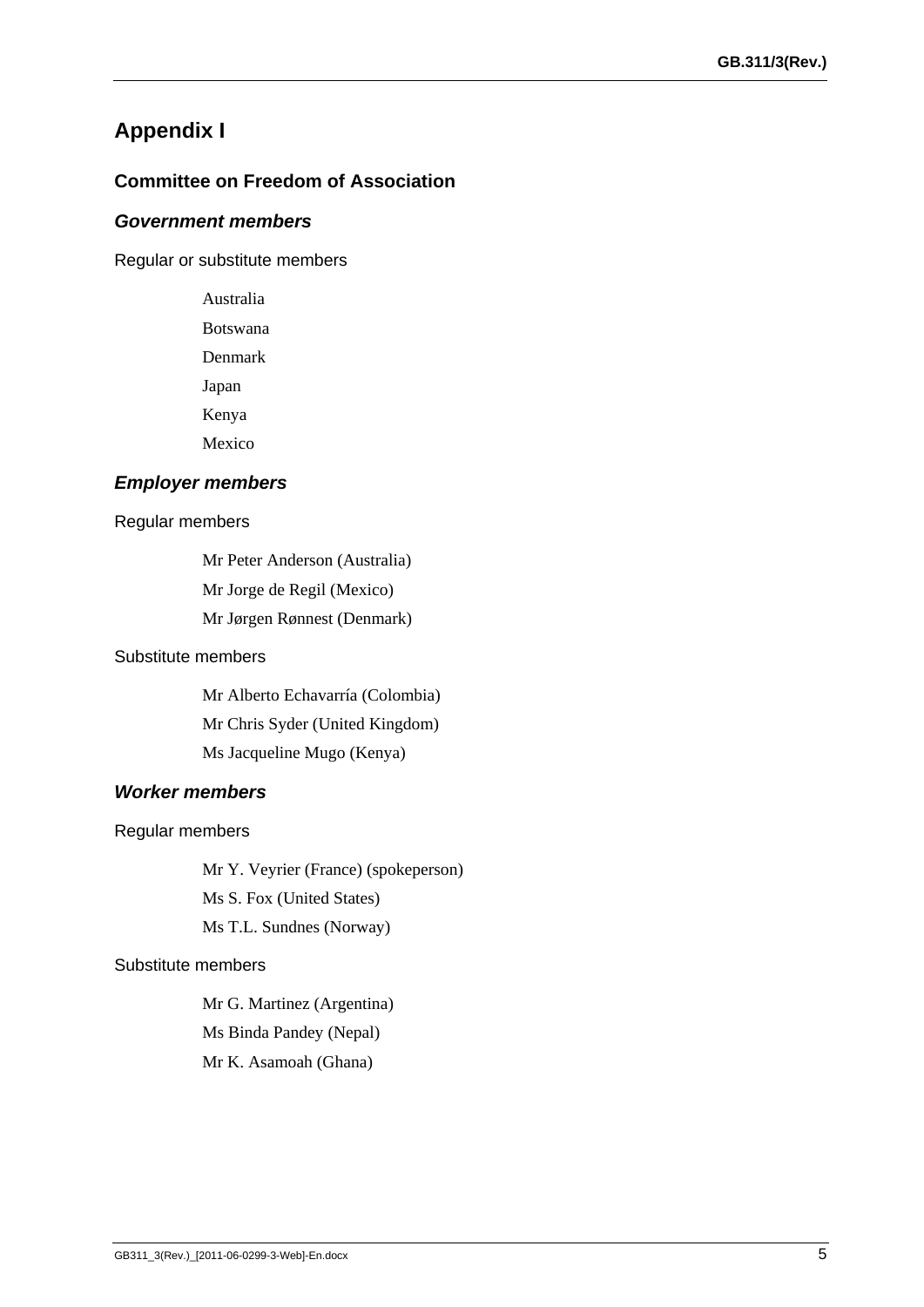# **Appendix II**

#### **Board of the International Institute for Labour Studies**

#### *Government members*

[To be announced later]

#### *Employer members*

#### Regular members

Mr Daniel Funes de Rioja (Argentina)

Ms Lijdia Horvatic (Croatia)

Mr Hiroyuki Matsui (Japan)

Mr Peter Woolford (Canada)

#### Substitute members

Mr Peter Anderson (Australia) Mr Mahfoudh Megateli (Algeria) Mr Jørgen Rønnest (Denmark) Mr Albert Yuma (Democratic Republic of the Congo)

### *Worker members*

#### Regular members

Ms B. Byers (Canada) (spokeperson) Mr F. Atwoli (Kenya) Mr B. Hossu (Romania) Ms E. Familia (Dominican Republic)

## Substitute members

- Mr R. Silaban (Indonesia)
- Ms L. Matibenga (Zimbabwe)

Mr. S. Gurney (United Kingdom)

Ms I. Carcamo (Honduras)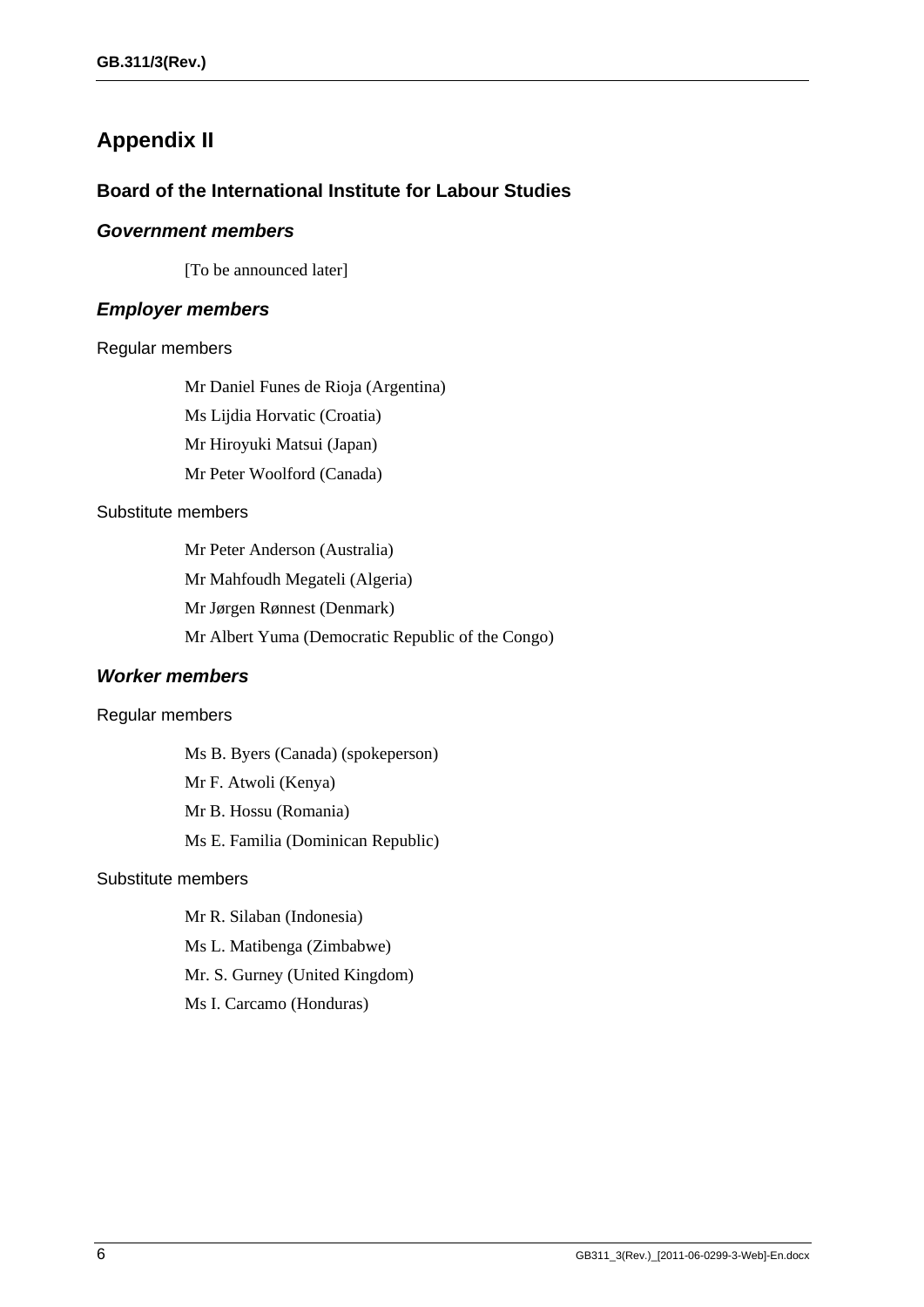# **Appendix III**

#### **Board of the International Training Centre of the ILO, Turin**

#### *Government members*

[To be announced later]

#### *Employer members*

#### Regular members

- Mr Emmanuel Julien (France)
- Mr Dagoberto Lima Godoy (Brazil)
- Mr Khalifa Mattar (United Arab Emirates)
- Mr Mthunzi Mdwaba (South Africa)
- Mr Kris de Meester (Belgium)
- Mr Lassina Traore (Mali)

#### Substitute members

Mr Alex Frimpong (Ghana) Mr Othman Alrayes (Bahrein) Mr Aurelio Linero (Panama) Ms Liu Hansong (China) Mr Mahfoudh Megateli (Algerie) Ms Albis Muñoz (Bolivarian Republic of Venezuela) Mr Phil O'Reilly (New Zealand)

#### *Worker members*

#### Regular members

Mr N. Adyanthaya (India) Ms Cinzia del Rio (Italy) Ms R. Diallo (Guinea) Mr B. Ntshalintshali (South Africa) (spokeperson) Ms H. Kaddous (Algeria) Mr N. Souza Da Silva (Brazil)

#### Substitute members

Mr B. Hossu (Romania) Ms M.F. Carvalho Francisco (Angola)